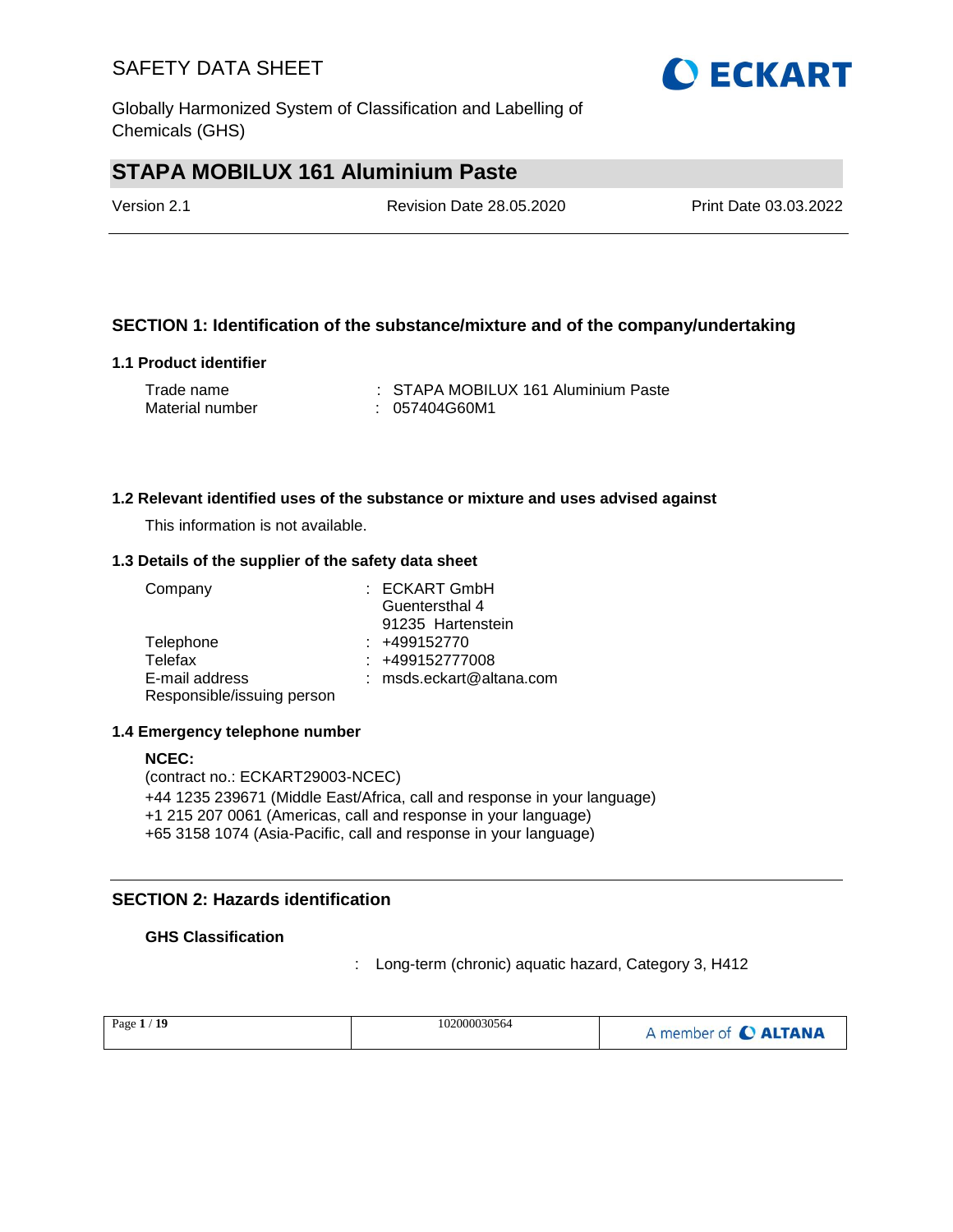Globally Harmonized System of Classification and Labelling of Chemicals (GHS)

# **STAPA MOBILUX 161 Aluminium Paste**

| Version 2.1 | <b>Revision Date 28.05.2020</b> | Print Date 03.03.2022 |
|-------------|---------------------------------|-----------------------|
|             |                                 |                       |

### **GHS-Labelling**

| Hazard statements        | $\therefore$ H412: Harmful to aquatic life with long lasting effects.                                                                                                |
|--------------------------|----------------------------------------------------------------------------------------------------------------------------------------------------------------------|
| Precautionary statements | $\therefore$ Prevention:<br>Avoid release to the environment.<br>P273<br>Disposal:<br>Dispose of contents/ container to an approved waste<br>P501<br>disposal plant. |

### **Hazardous components which must be listed on the label**

### **Other hazards which do not result in classification**

Combustible Solids

### **SECTION 3: Composition/information on ingredients**

Substance name : MOBILUX R 167

Substance No. **:**  $\qquad \qquad$  :

### **Hazardous components**

| Chemical name                                                                            | CAS-No.<br>EINECS-No.  | Classification and<br>labelling                                                | Concentration[%]     |
|------------------------------------------------------------------------------------------|------------------------|--------------------------------------------------------------------------------|----------------------|
| aluminium powder (stabilised)                                                            | 7429-90-5<br>231-072-3 | Flam. Sol.;1;H228                                                              | $50 - 100$           |
| Naphtha (petroleum),<br>hydrotreated heavy; Low boiling<br>point ydrogen treated naphtha | 64742-48-9             | Flam. Liq.;4;H227<br>Asp. Tox.;1;H304                                          | $25 - 50$            |
| Solvent naphtha (petroleum),<br>light arom.                                              | 64742-95-6             | Flam. Liq.;3;H226<br>Acute Tox.;5;H303<br>Acute Tox.;5;H313<br>STOT SE;3;H335, | $2,5 - 10$           |
| Page 2 / 19                                                                              | 102000030564           |                                                                                | A member of C ALTANA |

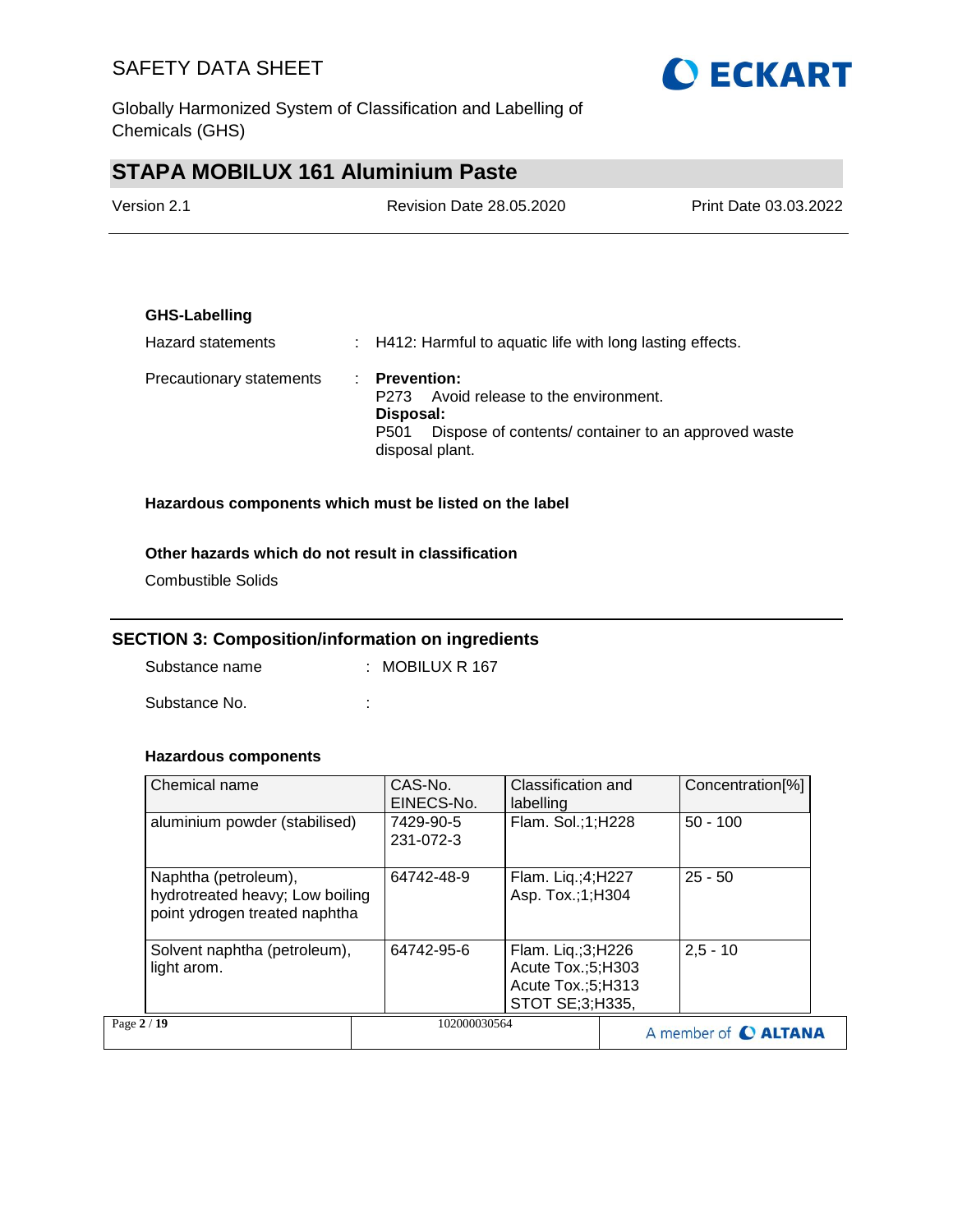

Globally Harmonized System of Classification and Labelling of Chemicals (GHS)

# **STAPA MOBILUX 161 Aluminium Paste**

| Version 2.1 | Revision Date 28.05.2020 | Print Date 03.03.2022 |
|-------------|--------------------------|-----------------------|
|             |                          |                       |

|  | H336<br>Asp. Tox.;1;H304<br>Aquatic<br>Chronic; 2; H411 |  |
|--|---------------------------------------------------------|--|
|--|---------------------------------------------------------|--|

For the full text of the H-Statements mentioned in this Section, see Section 16.

### **SECTION 4: First aid measures**

### **4.1 Description of first aid measures**

| General advice          | $:$ Move the victim to fresh air.<br>Do not leave the victim unattended.                                                                                                        |
|-------------------------|---------------------------------------------------------------------------------------------------------------------------------------------------------------------------------|
|                         | No hazards which require special first aid measures.                                                                                                                            |
| If inhaled              | : If unconscious, place in recovery position and seek medical<br>advice.<br>If symptoms persist, call a physician.                                                              |
| In case of skin contact | : Wash off immediately with soap and plenty of water.                                                                                                                           |
| In case of eye contact  | : Immediately flush eye(s) with plenty of water.                                                                                                                                |
|                         | Remove contact lenses.<br>If eye irritation persists, consult a specialist.                                                                                                     |
| If swallowed            | : Keep respiratory tract clear.<br>Do not give milk or alcoholic beverages.<br>Never give anything by mouth to an unconscious person.<br>If symptoms persist, call a physician. |

### **4.2 Most important symptoms and effects, both acute and delayed**

This information is not available.

| Page $3/19$ | 102000030564 | A member of C ALTANA |
|-------------|--------------|----------------------|
|-------------|--------------|----------------------|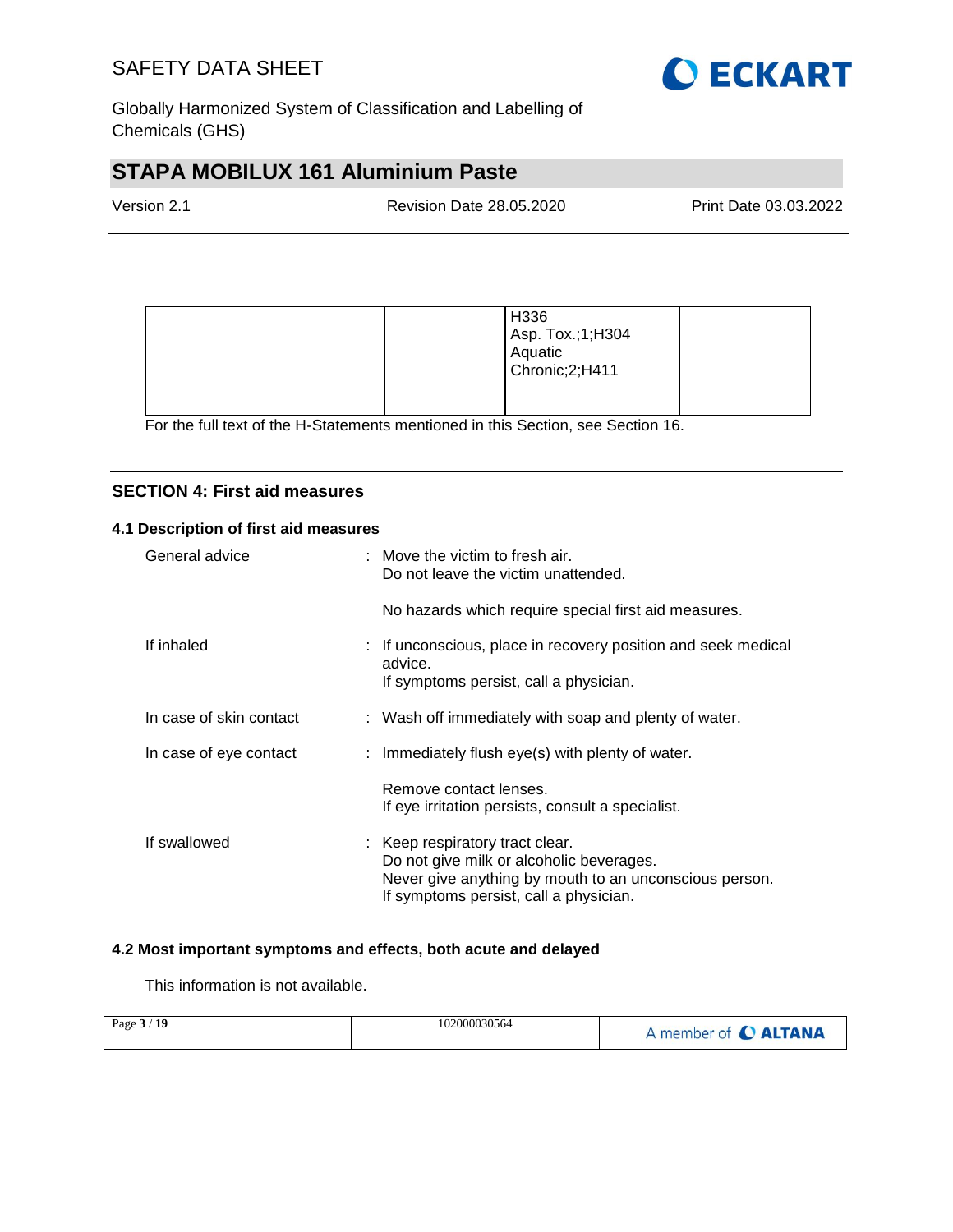Globally Harmonized System of Classification and Labelling of Chemicals (GHS)

## **STAPA MOBILUX 161 Aluminium Paste**

| Version 2.1 | <b>Revision Date 28.05.2020</b> | Print Date 03.03.2022 |
|-------------|---------------------------------|-----------------------|
|             |                                 |                       |

**O ECKART** 

### **4.3 Indication of any immediate medical attention and special treatment needed**

This information is not available.

### **SECTION 5: Firefighting measures**

### **5.1 Extinguishing media**

| Suitable extinguishing media                              |  | : Dry sand, Special powder against metal fire                                                                                                                                                                                   |  |  |  |
|-----------------------------------------------------------|--|---------------------------------------------------------------------------------------------------------------------------------------------------------------------------------------------------------------------------------|--|--|--|
| Unsuitable extinguishing<br>media                         |  | : Water, Foam, ABC powder, Carbon dioxide (CO2)                                                                                                                                                                                 |  |  |  |
| 5.2 Special hazards arising from the substance or mixture |  |                                                                                                                                                                                                                                 |  |  |  |
| Specific hazards during<br>firefighting                   |  | : Do not allow run-off from fire fighting to enter drains or water<br>courses.                                                                                                                                                  |  |  |  |
| 5.3 Advice for firefighters                               |  |                                                                                                                                                                                                                                 |  |  |  |
| Special protective equipment<br>for firefighters          |  | : Use personal protective equipment.                                                                                                                                                                                            |  |  |  |
|                                                           |  | Wear self-contained breathing apparatus for firefighting if<br>necessary.                                                                                                                                                       |  |  |  |
| Further information                                       |  | : Collect contaminated fire extinguishing water separately. This<br>must not be discharged into drains. Fire residues and<br>contaminated fire extinguishing water must be disposed of in<br>accordance with local regulations. |  |  |  |

### **SECTION 6: Accidental release measures**

### **6.1 Personal precautions, protective equipment and emergency procedures**

| Personal precautions | Evacuate personnel to safe areas.<br>Use personal protective equipment.<br>Remove all sources of ignition. |                      |
|----------------------|------------------------------------------------------------------------------------------------------------|----------------------|
| Page 4 / 19          | 102000030564                                                                                               | A member of C ALTANA |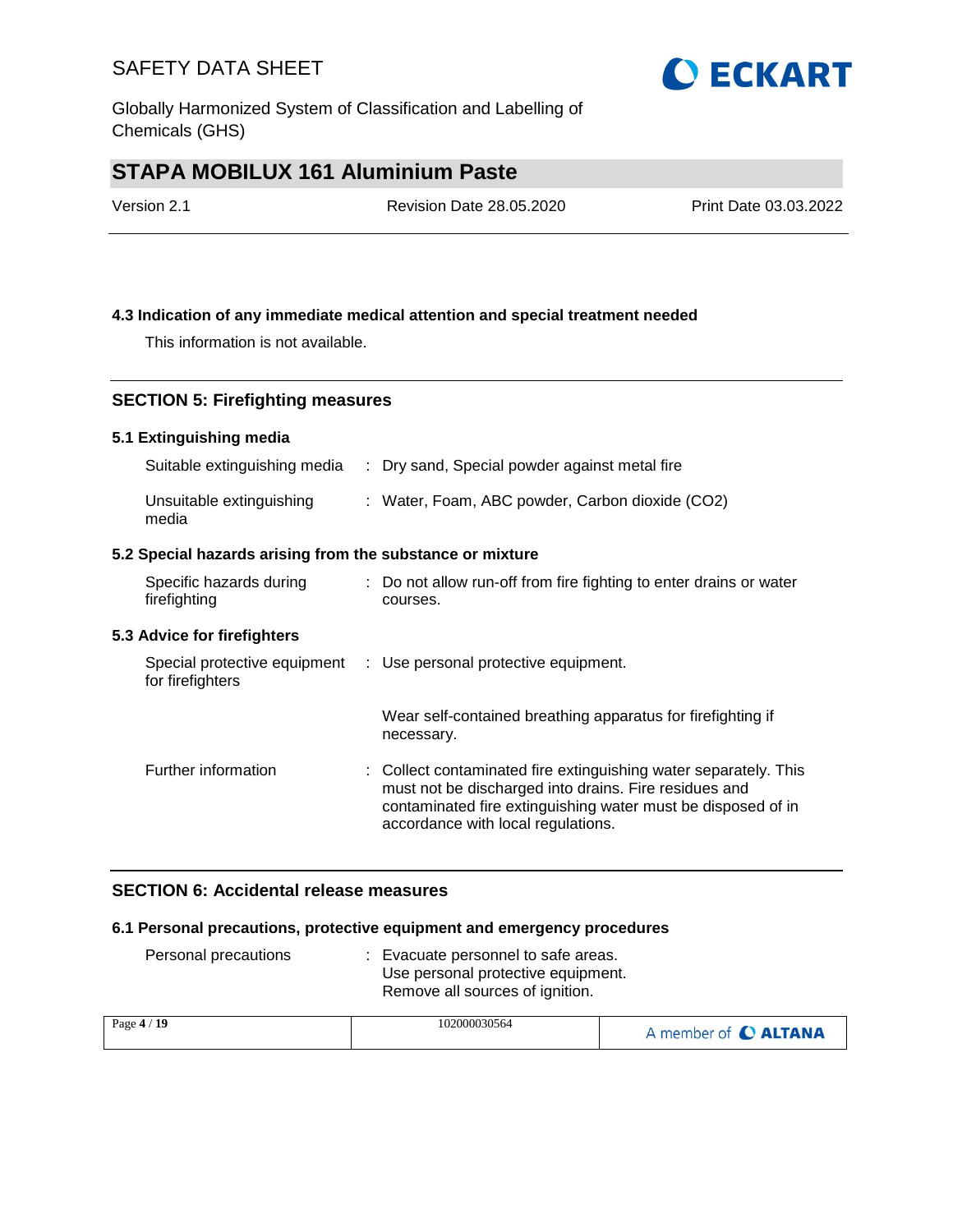Globally Harmonized System of Classification and Labelling of Chemicals (GHS)

# **STAPA MOBILUX 161 Aluminium Paste**

| Version 2.1                                               | <b>Revision Date 28.05.2020</b>                                                                                                                   | Print Date 03.03.2022 |
|-----------------------------------------------------------|---------------------------------------------------------------------------------------------------------------------------------------------------|-----------------------|
|                                                           |                                                                                                                                                   |                       |
|                                                           | Avoid dust formation.                                                                                                                             |                       |
| 6.2 Environmental precautions                             |                                                                                                                                                   |                       |
| Environmental precautions                                 | : Prevent product from entering drains.<br>If the product contaminates rivers and lakes or drains inform<br>respective authorities.               |                       |
| 6.3 Methods and materials for containment and cleaning up |                                                                                                                                                   |                       |
| Methods for cleaning up                                   | : Use mechanical handling equipment.<br>Soak up with inert absorbent material (e.g. sand, silica gel,<br>acid binder, universal binder, sawdust). |                       |

Sweep up and shovel. Do not flush with water. Keep in suitable, closed containers for disposal.

### **6.4 Reference to other sections**

For personal protection see section 8.

### **SECTION 7: Handling and storage**

| 7.1 Precautions for safe handling                  |                                                                                                                             |                      |  |  |
|----------------------------------------------------|-----------------------------------------------------------------------------------------------------------------------------|----------------------|--|--|
| Advice on safe handling                            | : Keep away from heat and sources of ignition. Avoid dust<br>formation. Ensure adequate ventilation.                        |                      |  |  |
|                                                    | For personal protection see section 8. Smoking, eating and<br>drinking should be prohibited in the application area.        |                      |  |  |
| Advice on protection against<br>fire and explosion | : Keep away from open flames, hot surfaces and sources of<br>ignition. Earthing of containers and apparatuses is essential. |                      |  |  |
|                                                    | Normal measures for preventive fire protection.                                                                             |                      |  |  |
| Hygiene measures                                   | : General industrial hygiene practice.                                                                                      |                      |  |  |
| Page 5 / 19                                        | 102000030564                                                                                                                | A member of C ALTANA |  |  |

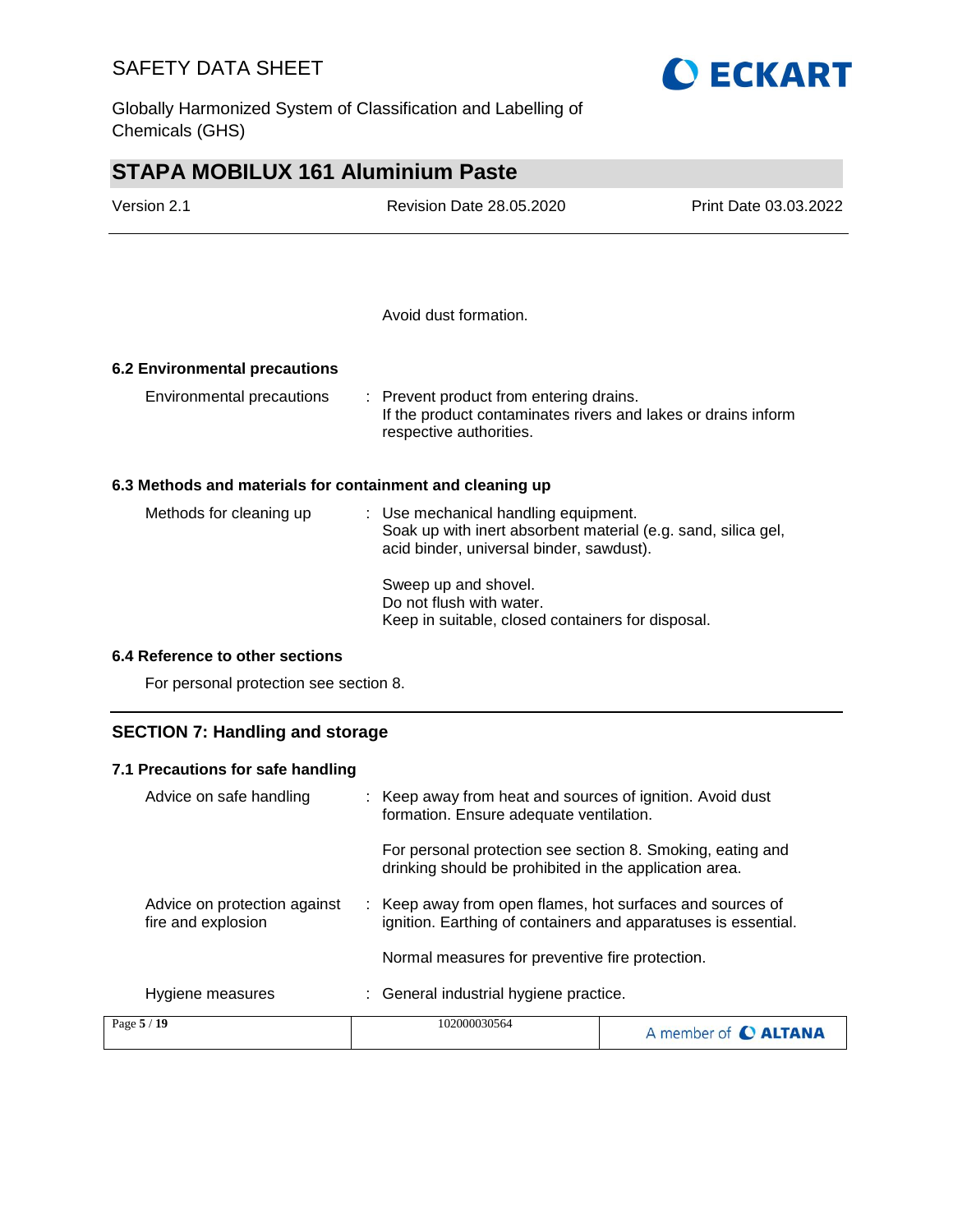Globally Harmonized System of Classification and Labelling of Chemicals (GHS)

# **STAPA MOBILUX 161 Aluminium Paste**

| Version 2.1 | <b>Revision Date 28.05.2020</b> | Print Date 03.03.2022 |
|-------------|---------------------------------|-----------------------|
|             |                                 |                       |

### **7.2 Conditions for safe storage, including any incompatibilities**

| Requirements for storage<br>areas and containers | : Store in original container. Keep containers tightly closed in a<br>cool, well-ventilated place. Keep container closed when not in<br>use. Keep away from sources of ignition - No smoking.                                                                          |
|--------------------------------------------------|------------------------------------------------------------------------------------------------------------------------------------------------------------------------------------------------------------------------------------------------------------------------|
|                                                  | Electrical installations / working materials must comply with<br>the technological safety standards.                                                                                                                                                                   |
| Further information on<br>storage conditions     | : Protect from humidity and water. Do not allow to dry.                                                                                                                                                                                                                |
| Advice on common storage                         | : Do not store together with oxidizing and self-igniting products.<br>Never allow product to get in contact with water during<br>storage. Keep away from oxidizing agents, strongly alkaline<br>and strongly acid materials in order to avoid exothermic<br>reactions. |
| Other data                                       | : No decomposition if stored and applied as directed.                                                                                                                                                                                                                  |

### **7.3 Specific end use(s)**

This information is not available.

### **SECTION 8: Exposure controls/personal protection**

### **8.1 Control parameters**

#### **Germany:**

|             | Components                          | CAS-No.   | Value type<br>(Form of<br>exposure) | Control<br>parameters | Update     | <b>Basis</b>         |
|-------------|-------------------------------------|-----------|-------------------------------------|-----------------------|------------|----------------------|
|             | aluminium<br>powder<br>(stabilised) | 7429-90-5 | AGW (Inhalable<br>fraction)         | 10 mg/m $3$           | 2014-04-02 | DE TRGS 900          |
|             | Peak-limit: excursion               |           | 2; (II)                             |                       |            |                      |
| Page 6 / 19 |                                     |           |                                     | 102000030564          |            | A member of C ALTANA |

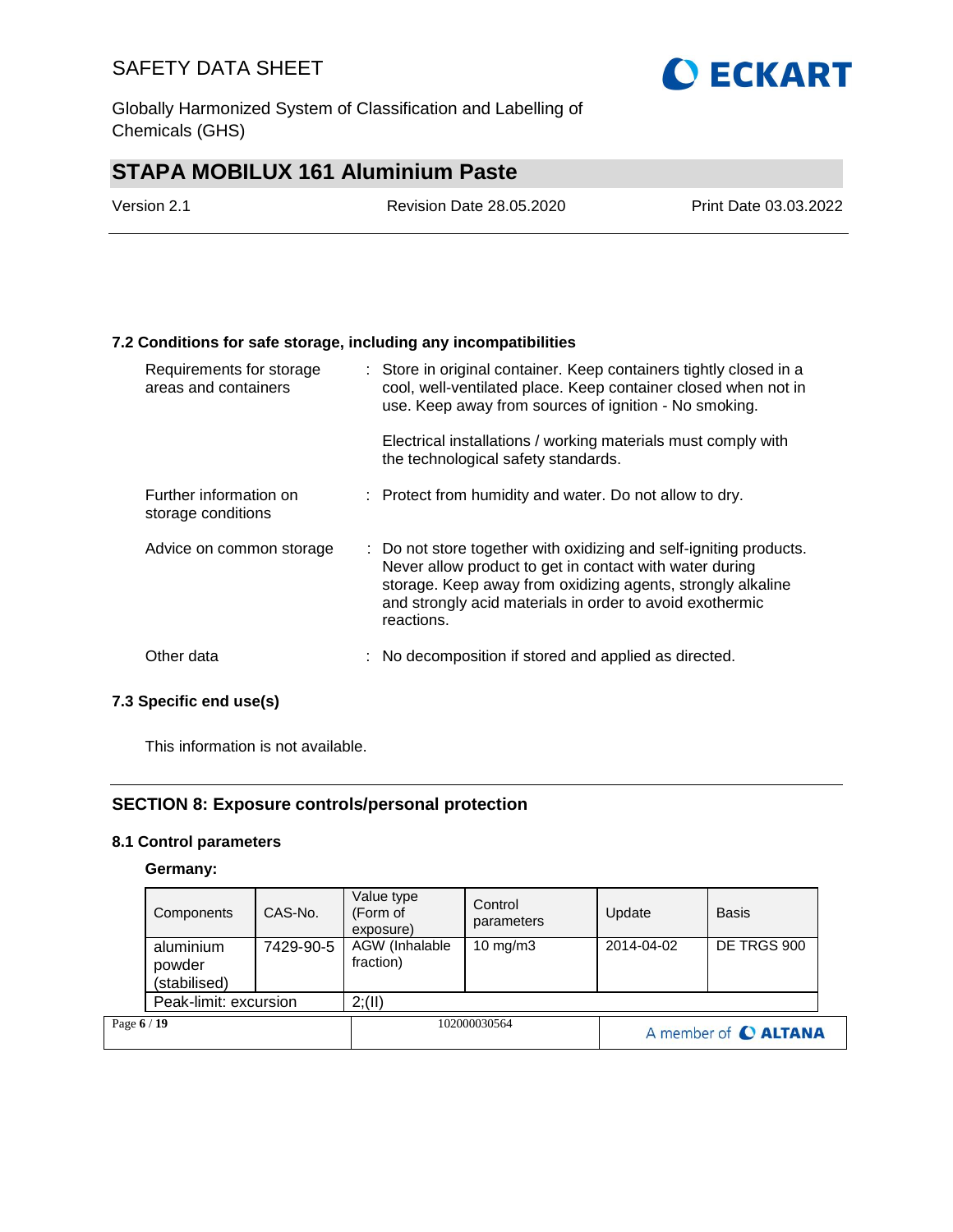

Globally Harmonized System of Classification and Labelling of Chemicals (GHS)

## **STAPA MOBILUX 161 Aluminium Paste**

Version 2.1 Revision Date 28.05.2020 Print Date 03.03.2022

| factor (category)                                                                                       |                |                                                                                                                                                      |                                                                                                                                |            |             |  |
|---------------------------------------------------------------------------------------------------------|----------------|------------------------------------------------------------------------------------------------------------------------------------------------------|--------------------------------------------------------------------------------------------------------------------------------|------------|-------------|--|
| Further information                                                                                     |                | Commission for dangerous substances Senate commission for the<br>review of compounds at the work place dangerous for the health<br>(MAK-commission). |                                                                                                                                |            |             |  |
| aluminium<br>powder<br>(stabilised)                                                                     | 7429-90-5      | <b>AGW</b> (Alveolate<br>fraction)                                                                                                                   | $1,25$ mg/m3                                                                                                                   | 2014-04-02 | DE TRGS 900 |  |
| Peak-limit: excursion<br>factor (category)                                                              |                | 2; (II)                                                                                                                                              |                                                                                                                                |            |             |  |
| Further information                                                                                     |                | (MAK-commission).                                                                                                                                    | Commission for dangerous substancesSenate commission for the<br>review of compounds at the work place dangerous for the health |            |             |  |
| Naphtha<br>(petroleum),<br>hydrotreated<br>heavy; Low<br>boiling point<br>ydrogen<br>treated<br>naphtha | 64742-48-<br>9 | <b>AGW</b>                                                                                                                                           | 300 mg/m3                                                                                                                      | 2017-11-30 | DE TRGS 900 |  |
| Peak-limit: excursion<br>factor (category)                                                              |                | 2; (II)                                                                                                                                              |                                                                                                                                |            |             |  |
| Further information                                                                                     |                | Group exposure limit for hydrocarbon solvent<br>mixturesCommission for dangerous substancesSee also No. 2.9<br>of the TRGS 900                       |                                                                                                                                |            |             |  |
| Solvent<br>naphtha<br>(petroleum),<br>light arom.                                                       | 64742-95-<br>6 | <b>AGW</b>                                                                                                                                           | 100 mg/m3                                                                                                                      | 2009-02-16 | DE TRGS 900 |  |
| Peak-limit: excursion<br>factor (category)                                                              |                | 2; (II)                                                                                                                                              |                                                                                                                                |            |             |  |
| Further information                                                                                     |                | Group exposure limit for hydrocarbon solvent<br>mixturesCommission for dangerous substancesSee also No. 2.9<br>of the TRGS 900                       |                                                                                                                                |            |             |  |

### **United States of America (USA):**

| 102000030564<br>/19<br>Page 7 | A member of C ALTANA |
|-------------------------------|----------------------|
|                               |                      |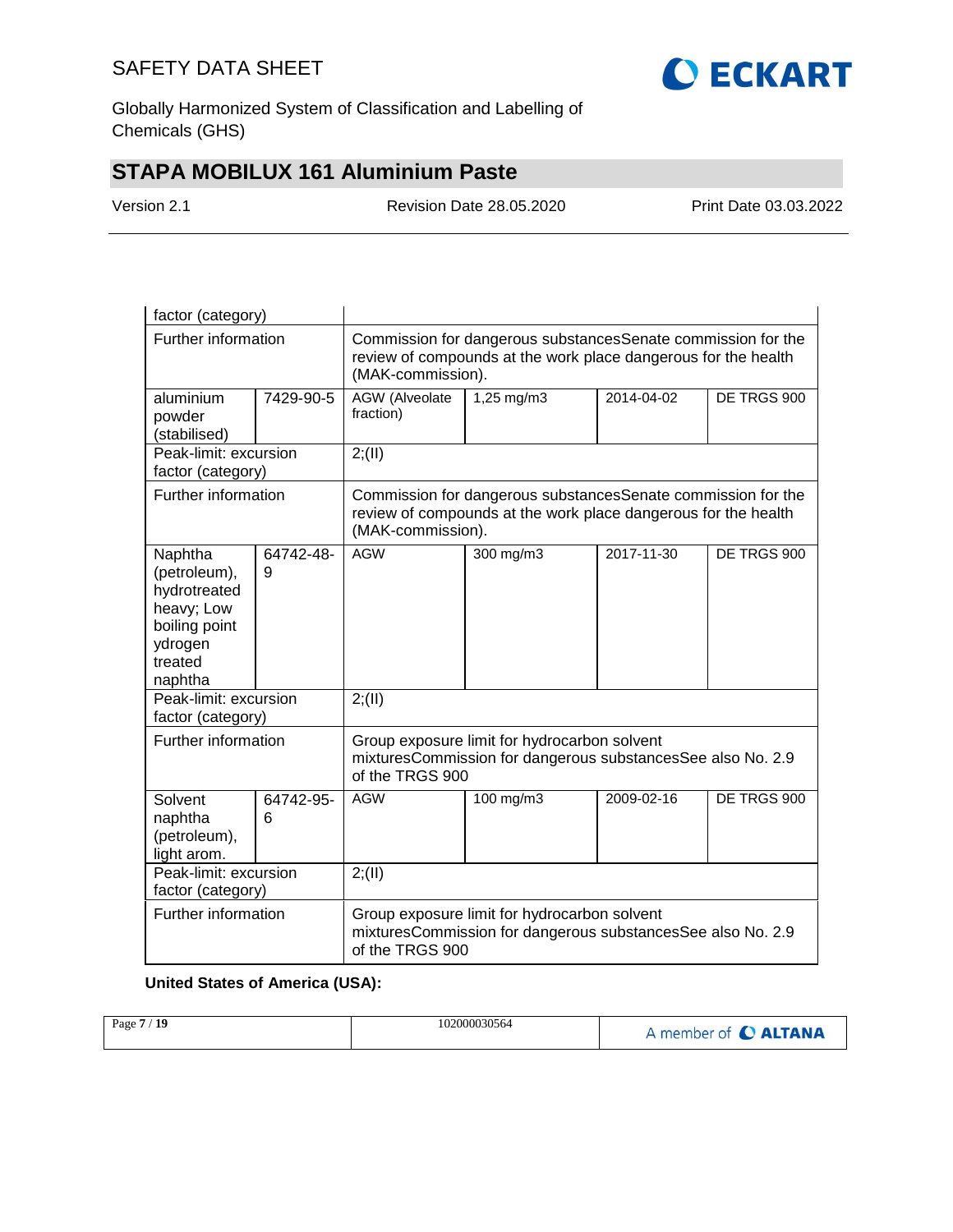

Globally Harmonized System of Classification and Labelling of Chemicals (GHS)

## **STAPA MOBILUX 161 Aluminium Paste**

Version 2.1 Revision Date 28.05.2020 Print Date 03.03.2022

| Components                          | CAS-No.   | Value type<br>(Form of<br>exposure)    | Control<br>parameters                  | Update     | <b>Basis</b>         |
|-------------------------------------|-----------|----------------------------------------|----------------------------------------|------------|----------------------|
| aluminium<br>powder<br>(stabilised) | 7429-90-5 | TWA (total dust)                       | 50 Million particles<br>per cubic foot | 2012-07-01 |                      |
| aluminium<br>powder<br>(stabilised) | 7429-90-5 | <b>TWA</b><br>(Respirable)             | $5$ mg/m $3$                           | 2013-10-08 |                      |
| aluminium<br>powder<br>(stabilised) | 7429-90-5 | TWA (total dust)                       | $15 \text{ mg/m}$                      | 2012-07-01 |                      |
| aluminium<br>powder<br>(stabilised) | 7429-90-5 | TWA (total)                            | 10 mg/m3                               | 2013-10-08 |                      |
| aluminium<br>powder<br>(stabilised) | 7429-90-5 | TWA (respirable<br>fraction)           | $5$ mg/m $3$                           | 2012-07-01 |                      |
| aluminium<br>powder<br>(stabilised) | 7429-90-5 | TWA (respirable<br>fraction)           | 15 Million particles<br>per cubic foot | 2012-07-01 |                      |
| aluminium<br>powder<br>(stabilised) | 7429-90-5 | PEL (Total dust)                       | 10 mg/m3                               | 2014-11-26 |                      |
| aluminium<br>powder<br>(stabilised) | 7429-90-5 | PEL (respirable<br>dust fraction)      | $5$ mg/m $3$                           | 2014-11-26 |                      |
| aluminium<br>powder<br>(stabilised) | 7429-90-5 | <b>TWA</b><br>(Respirable<br>fraction) | 1 $mg/m3$                              | 2008-01-01 |                      |
| aluminium<br>powder<br>(stabilised) | 7429-90-5 | <b>TWA</b>                             | $5$ mg/m $3$                           | 2005-09-01 |                      |
| aluminium<br>powder<br>(stabilised) | 7429-90-5 | <b>TWA (Total)</b>                     | 15 mg/m3                               | 1989-01-19 |                      |
| aluminium<br>powder<br>(stabilised) | 7429-90-5 | <b>TWA</b><br>(Respirable<br>fraction) | $5$ mg/m $3$                           | 1989-01-19 |                      |
| Page 8 / 19                         |           |                                        | 102000030564                           |            | A member of C ALTANA |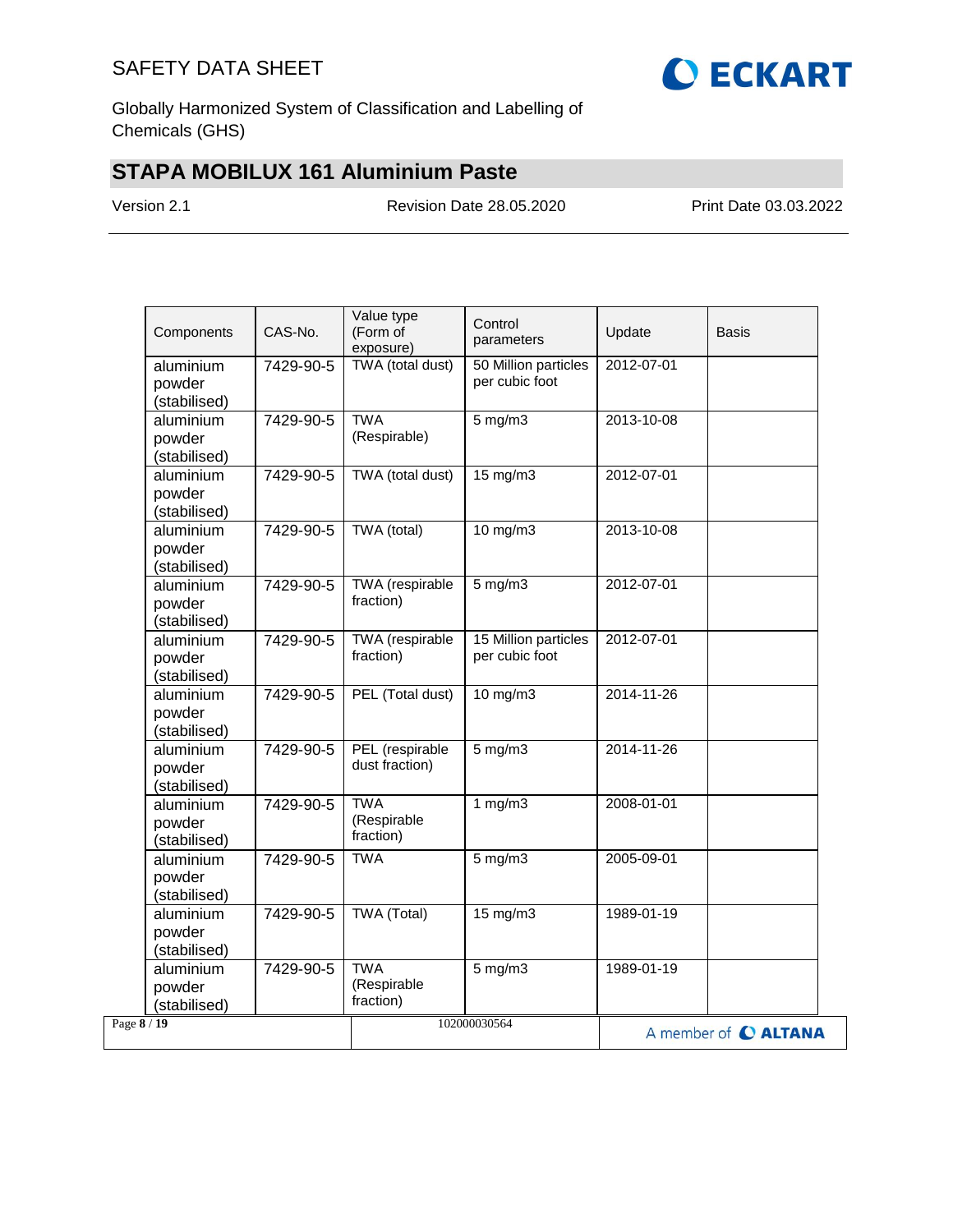

Globally Harmonized System of Classification and Labelling of Chemicals (GHS)

## **STAPA MOBILUX 161 Aluminium Paste**

Version 2.1 Revision Date 28.05.2020 Print Date 03.03.2022

| aluminium<br>powder<br>(stabilised)                                                                     | 7429-90-5      | TWA (total dust)                         | 15 mg/m3               | 2011-07-01 |  |
|---------------------------------------------------------------------------------------------------------|----------------|------------------------------------------|------------------------|------------|--|
| aluminium<br>powder<br>(stabilised)                                                                     | 7429-90-5      | TWA (respirable<br>fraction)             | $5$ mg/m $3$           | 2011-07-01 |  |
| aluminium<br>powder<br>(stabilised)                                                                     | 7429-90-5      | <b>TWA</b> (Total<br>dust)               | 15 mg/m3               | 1989-01-19 |  |
| aluminium<br>powder<br>(stabilised)                                                                     | 7429-90-5      | <b>TWA</b> (respirable<br>dust fraction) | $5$ mg/m $3$           | 1989-01-19 |  |
| aluminium<br>powder<br>(stabilised)                                                                     | 7429-90-5      | TWA (welding<br>fumes)                   | $5$ mg/m $3$           | 2013-10-08 |  |
| aluminium<br>powder<br>(stabilised)                                                                     | 7429-90-5      | TWA (pyro<br>powders)                    | $5$ mg/m $3$           | 2013-10-08 |  |
| aluminium<br>powder<br>(stabilised)                                                                     | 7429-90-5      | <b>TWA</b><br>(Respirable<br>fraction)   | 1 $mg/m3$              | 2013-03-01 |  |
| aluminium<br>powder<br>(stabilised)                                                                     | 7429-90-5      | TWA (Fumes)                              | $5$ mg/m $3$           | 1989-01-19 |  |
| aluminium<br>powder<br>(stabilised)                                                                     | 7429-90-5      | PEL (Welding<br>fumes)                   | $5$ mg/m $3$           | 2017-10-02 |  |
| aluminium<br>powder<br>(stabilised)                                                                     | 7429-90-5      | PEL (Pyro<br>powders)                    | $5$ mg/m $3$           | 2017-10-02 |  |
| Naphtha<br>(petroleum),<br>hydrotreated<br>heavy; Low<br>boiling point<br>ydrogen<br>treated<br>naphtha | 64742-48-<br>9 | <b>TWA</b>                               | 500 ppm<br>2 000 mg/m3 | 2007-01-01 |  |

| Page $9/19$ | 102000030564 | A member of C ALTANA |
|-------------|--------------|----------------------|
|-------------|--------------|----------------------|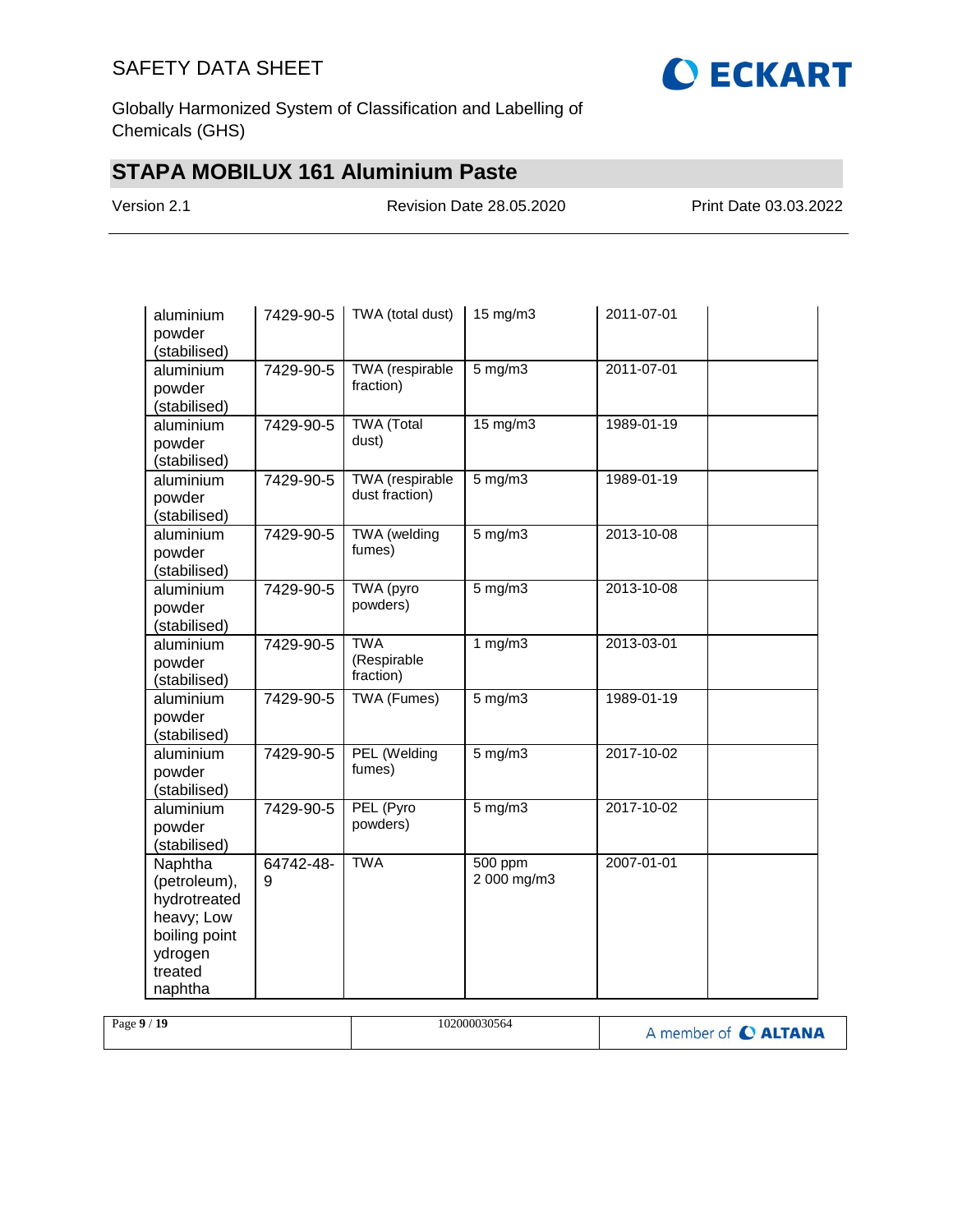

Globally Harmonized System of Classification and Labelling of Chemicals (GHS)

## **STAPA MOBILUX 161 Aluminium Paste**

| Version 2.1 |  |
|-------------|--|
|-------------|--|

Revision Date 28.05.2020 Print Date 03.03.2022

| Naphtha<br>(petroleum),<br>hydrotreated<br>heavy; Low<br>boiling point<br>ydrogen<br>treated<br>naphtha | 64742-48-<br>9 | <b>TWA</b> | 400 ppm<br>1 600 mg/m3 | 1989-01-19 |  |
|---------------------------------------------------------------------------------------------------------|----------------|------------|------------------------|------------|--|
| Solvent<br>naphtha<br>(petroleum),<br>light arom.                                                       | 64742-95-<br>6 | <b>TWA</b> | 500 ppm<br>2 000 mg/m3 | 2007-01-01 |  |
| Solvent<br>naphtha<br>(petroleum),<br>light arom.                                                       | 64742-95-<br>6 | <b>TWA</b> | 200 mg/m3              | 2010-03-01 |  |
| Solvent<br>naphtha<br>(petroleum),<br>light arom.                                                       | 64742-95-<br>6 | <b>TWA</b> | 400 ppm<br>1 600 mg/m3 | 1989-01-19 |  |

### **8.2 Exposure controls**

| Personal protective equipment |                                                                                                                                                                                         |                      |
|-------------------------------|-----------------------------------------------------------------------------------------------------------------------------------------------------------------------------------------|----------------------|
| Eye protection                | Safety glasses                                                                                                                                                                          |                      |
| Hand protection               |                                                                                                                                                                                         |                      |
| Material                      | Solvent-resistant gloves                                                                                                                                                                |                      |
| Remarks                       | Take note of the information given by the producer concerning<br>permeability and break through times, and of special<br>workplace conditions (mechanical strain, duration of contact). |                      |
|                               | The exact break through time can be obtained from the<br>protective glove producer and this has to be observed.                                                                         |                      |
|                               | Please observe the instructions regarding permeability and                                                                                                                              |                      |
| Page 10 / 19                  | 102000030564                                                                                                                                                                            | A member of C ALTANA |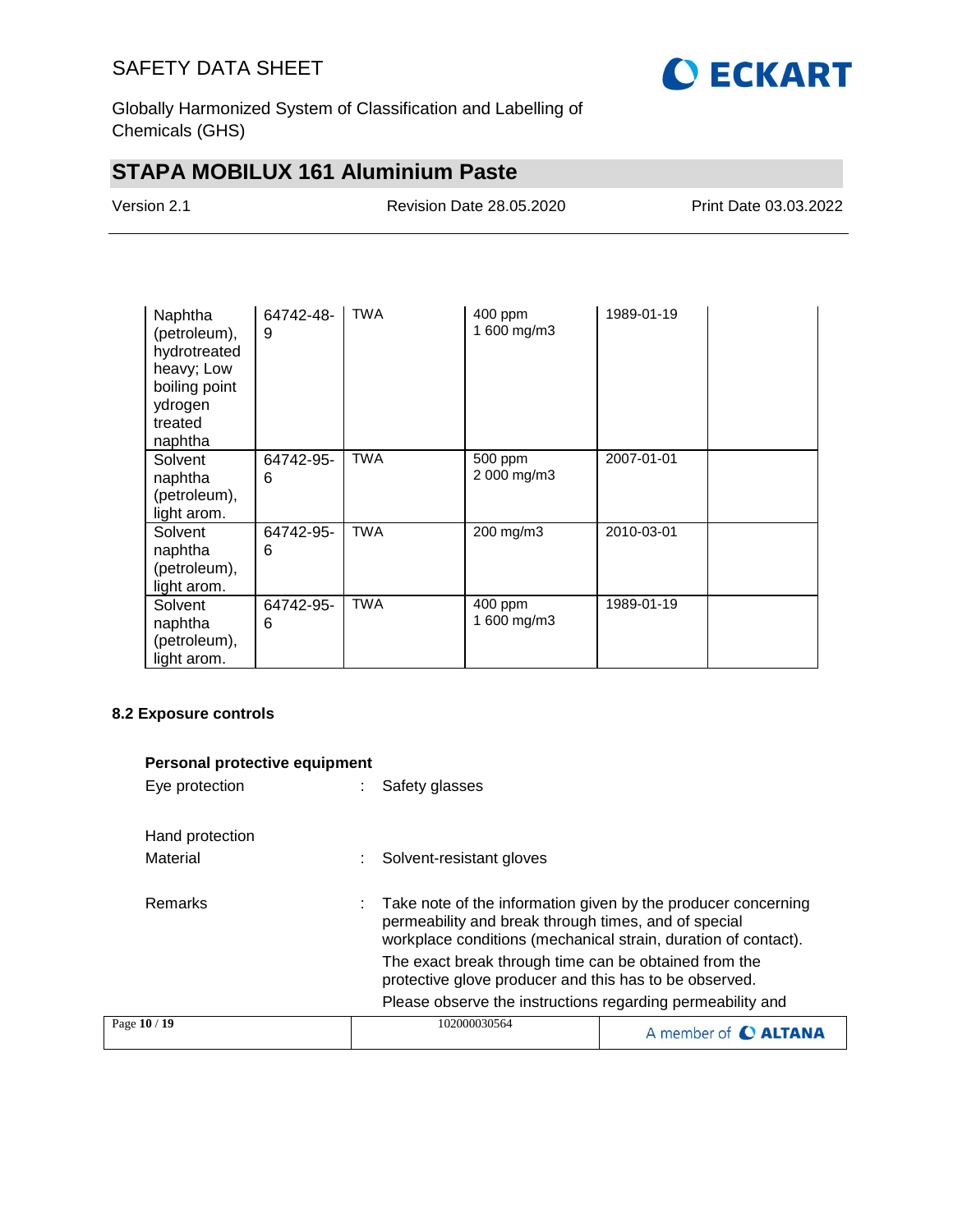

Globally Harmonized System of Classification and Labelling of Chemicals (GHS)

## **STAPA MOBILUX 161 Aluminium Paste**

| Version 2.1                                              | <b>Revision Date 28.05.2020</b>                                                                                                                                                                                                      | Print Date 03.03.2022 |
|----------------------------------------------------------|--------------------------------------------------------------------------------------------------------------------------------------------------------------------------------------------------------------------------------------|-----------------------|
|                                                          |                                                                                                                                                                                                                                      |                       |
|                                                          | breakthrough time which are provided by the supplier of the<br>gloves. Also take into consideration the specific local<br>conditions under which the product is used, such as the<br>danger of cuts, abrasion, and the contact time. |                       |
|                                                          | Recommended preventive skin protection                                                                                                                                                                                               |                       |
|                                                          | Skin should be washed after contact.                                                                                                                                                                                                 |                       |
|                                                          | The suitability for a specific workplace should be discussed<br>with the producers of the protective gloves.                                                                                                                         |                       |
| Skin and body protection                                 | Long sleeved clothing<br>÷                                                                                                                                                                                                           |                       |
|                                                          | Safety shoes                                                                                                                                                                                                                         |                       |
|                                                          | Choose body protection according to the amount and<br>concentration of the dangerous substance at the work place.                                                                                                                    |                       |
| Respiratory protection                                   | Use suitable breathing protection if workplace concentration<br>÷<br>requires.                                                                                                                                                       |                       |
| <b>Environmental exposure controls</b><br>General advice |                                                                                                                                                                                                                                      |                       |
|                                                          |                                                                                                                                                                                                                                      |                       |
|                                                          | Prevent product from entering drains.<br>If the product contaminates rivers and lakes or drains inform<br>respective authorities.                                                                                                    |                       |
| Water                                                    | The product should not be allowed to enter drains, water<br>courses or the soil.                                                                                                                                                     |                       |
|                                                          |                                                                                                                                                                                                                                      |                       |

### **SECTION 9: Physical and chemical properties**

### **9.1 Information on basic physical and chemical properties**

| 102000030564<br>Page 11 / 19 | A member of <b>C ALTANA</b> |
|------------------------------|-----------------------------|
|------------------------------|-----------------------------|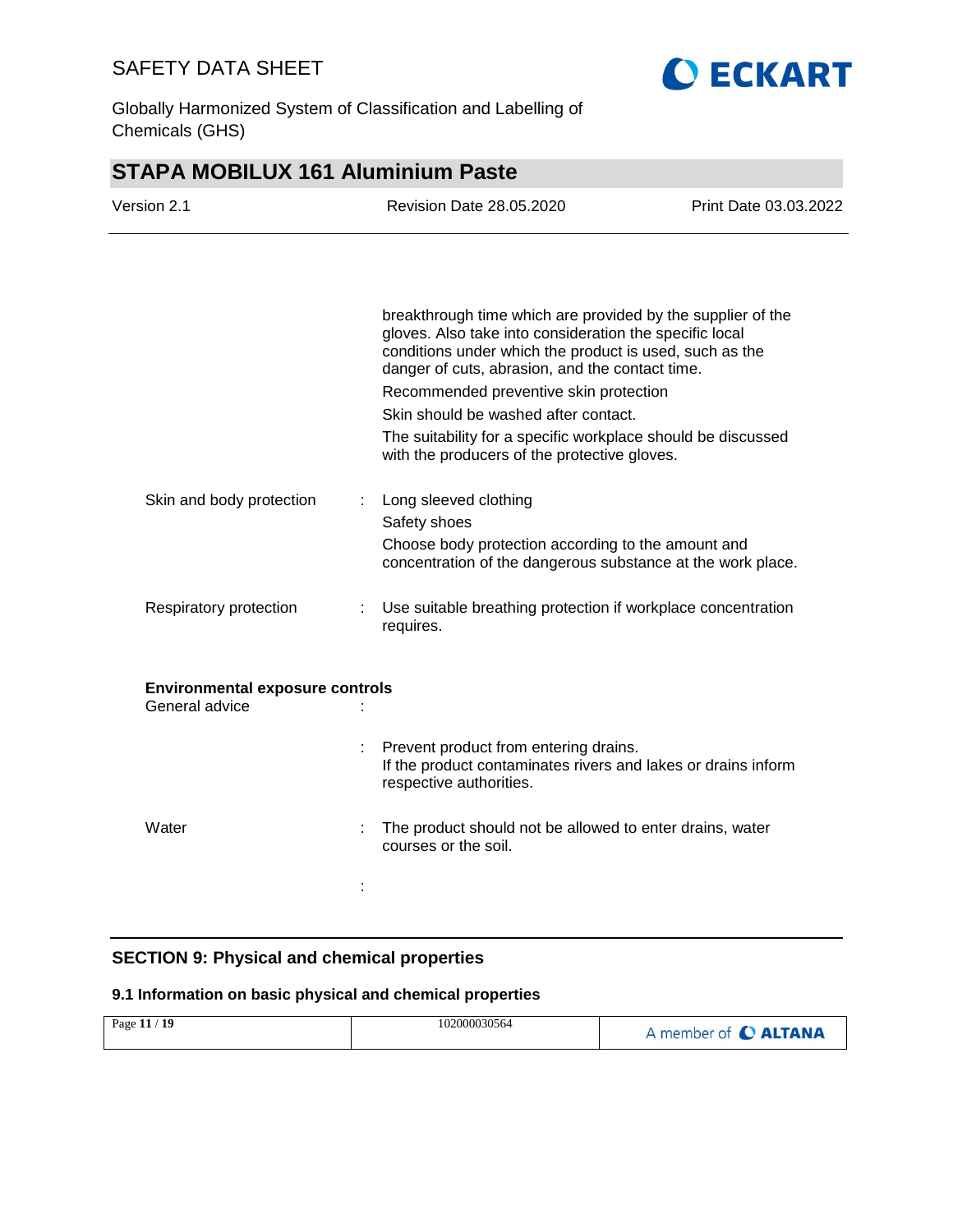Globally Harmonized System of Classification and Labelling of Chemicals (GHS)

# **STAPA MOBILUX 161 Aluminium Paste**

| Version 2.1 | <b>Revision Date 28.05.2020</b> | Print Date 03.03.2022 |
|-------------|---------------------------------|-----------------------|
|             |                                 |                       |

**O ECKART** 

| Appearance                             | Pasty solid               |
|----------------------------------------|---------------------------|
| Colour                                 | silver                    |
| Odour                                  | characteristic            |
| pH                                     | No data available         |
| Freezing point                         | No data available         |
| Boiling point/boiling range            | No data available         |
| Flash point                            | No data available         |
| <b>Bulk density</b>                    | No data available<br>t.   |
| Flammability (solid, gas)              | <b>Combustible Solids</b> |
|                                        |                           |
| Auto-flammability                      | not auto-flammable        |
| Upper explosion limit                  | No data available         |
| Lower explosion limit                  | No data available         |
| Vapour pressure                        | No data available         |
| Density                                | $1,3 - 2,0$ g/cm3         |
| Solubility(ies)                        |                           |
| Water solubility                       | insoluble<br>÷            |
| Miscibility with water                 | immiscible                |
| Solubility in other solvents           | No data available<br>t    |
| Partition coefficient: n-octanol/water | No data available         |
| Ignition temperature                   | No data available         |
| Thermal decomposition                  | No data available         |
| Viscosity, dynamic                     | No data available         |
| Viscosity, kinematic                   | No data available         |
| Flow time                              | No data available         |
| <b>Explosive properties</b>            | Not explosive             |

|  | Page 12 / 19 | 102000030564 | A member of C ALTANA |
|--|--------------|--------------|----------------------|
|--|--------------|--------------|----------------------|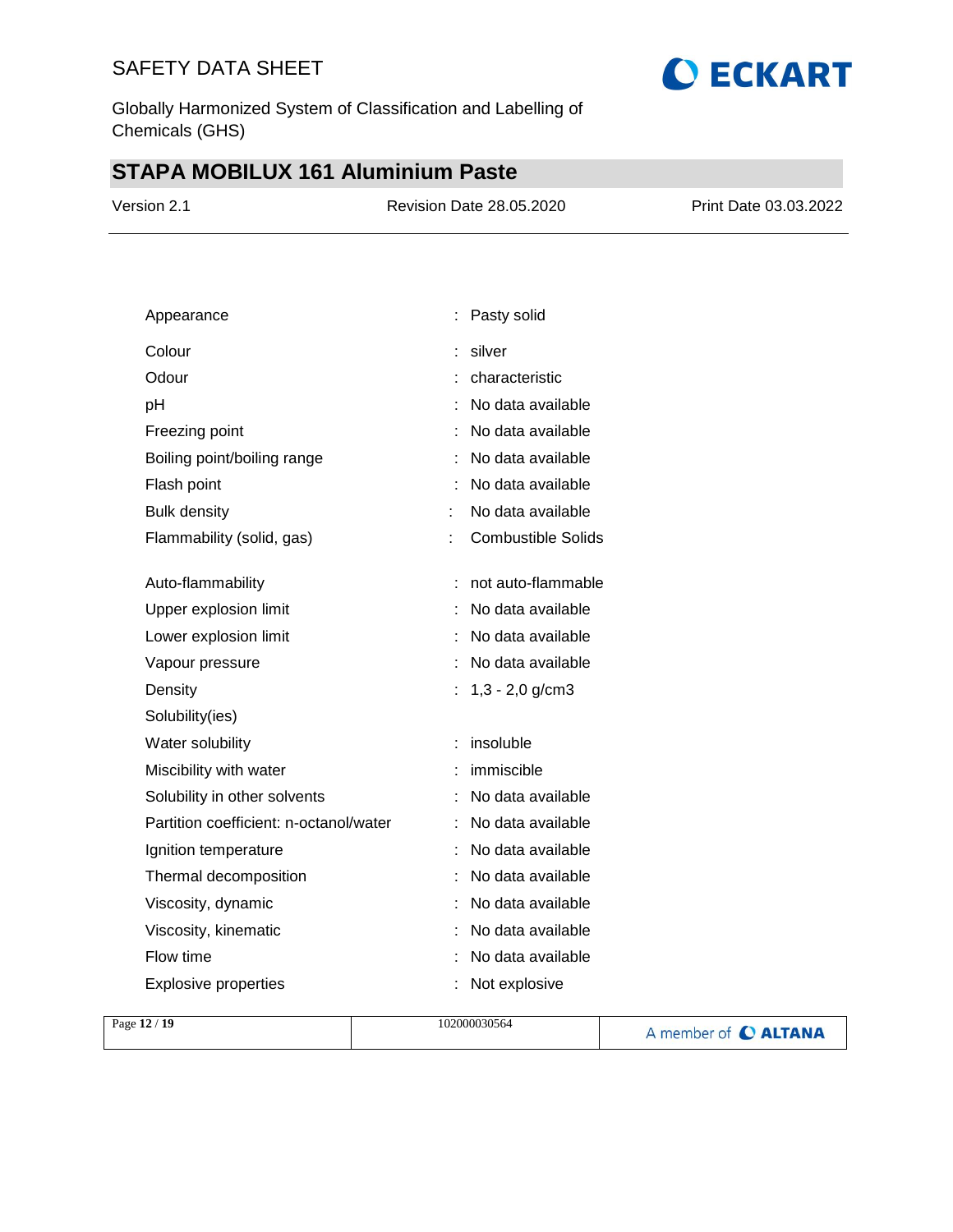

## **STAPA MOBILUX 161 Aluminium Paste**

| Version 2.1 | <b>Revision Date 28.05.2020</b> | Print Date 03.03.2022 |
|-------------|---------------------------------|-----------------------|
|             |                                 |                       |

### **9.2 Other information**

No data available

### **SECTION 10: Stability and reactivity**

### **10.1 Reactivity**

No decomposition if stored and applied as directed.

#### **10.2 Chemical stability**

No decomposition if stored and applied as directed.

#### **10.3 Possibility of hazardous reactions**

| Hazardous reactions             | : Reacts with alkalis, acids, halogenes and oxidizing agents.<br>Contact with acids and alkalis may release hydrogen.<br>Mixture reacts slowly with water resulting in evolution of<br>hydrogen.<br>Vapour/air-mixtures are explosive at intense warming. |
|---------------------------------|-----------------------------------------------------------------------------------------------------------------------------------------------------------------------------------------------------------------------------------------------------------|
|                                 | Stable under recommended storage conditions.                                                                                                                                                                                                              |
| <b>10.4 Conditions to avoid</b> |                                                                                                                                                                                                                                                           |
| Conditions to avoid             | $\therefore$ Do not allow to dry.                                                                                                                                                                                                                         |
|                                 | No data available                                                                                                                                                                                                                                         |
| 10.5 Incompatible materials     |                                                                                                                                                                                                                                                           |
| Materials to avoid              | : Acids<br>Bases<br>Oxidizing agents<br>Highly halogenated compounds                                                                                                                                                                                      |

### **10.6 Hazardous decomposition products**

|  | Page 13 / 19 | 102000030564 | A member of C ALTANA |
|--|--------------|--------------|----------------------|
|--|--------------|--------------|----------------------|

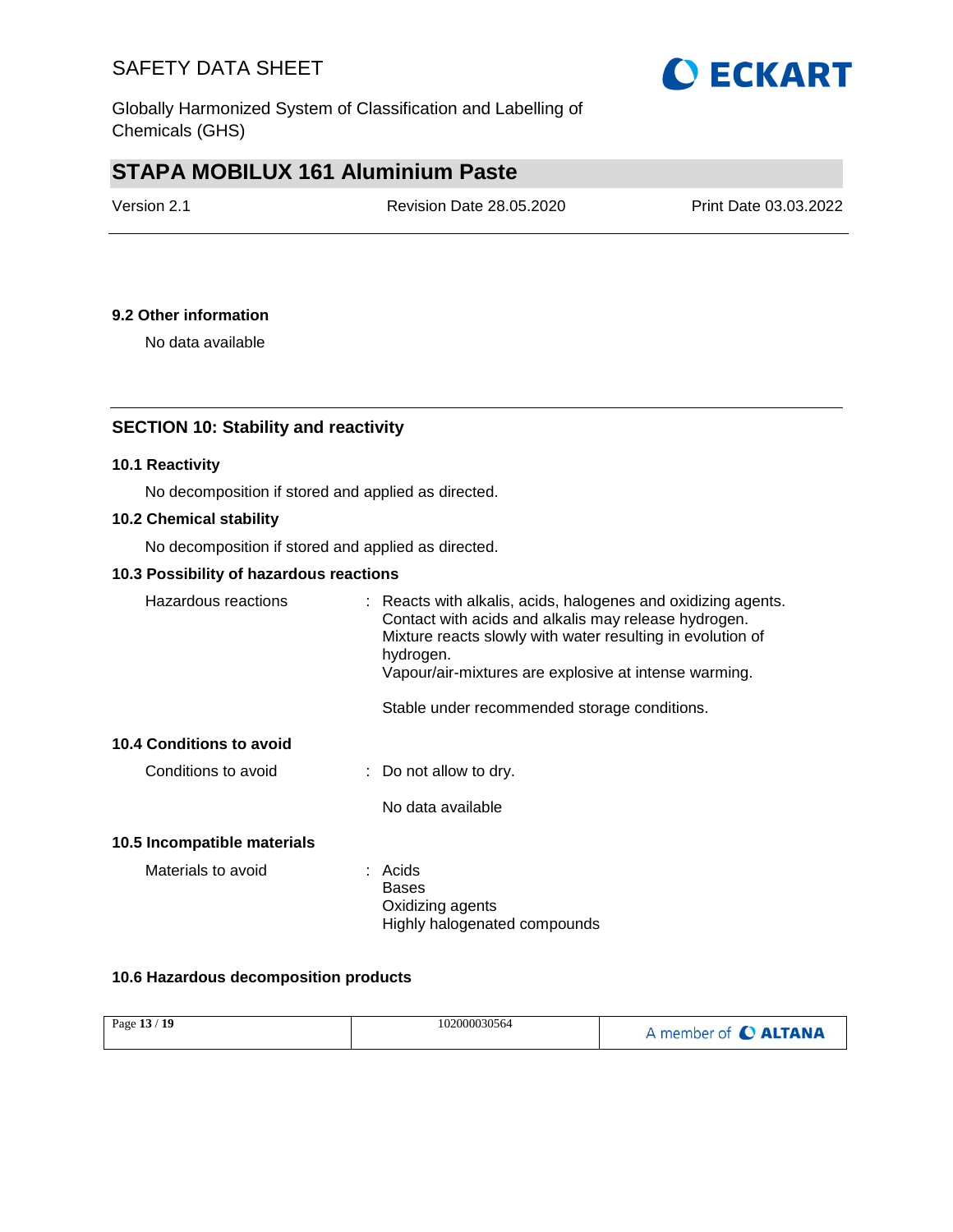

Globally Harmonized System of Classification and Labelling of Chemicals (GHS)

# **STAPA MOBILUX 161 Aluminium Paste**

| Version 2.1                                                       | <b>Revision Date 28.05.2020</b>                                                                                                            | Print Date 03.03.2022 |
|-------------------------------------------------------------------|--------------------------------------------------------------------------------------------------------------------------------------------|-----------------------|
|                                                                   |                                                                                                                                            |                       |
| Hazardous decomposition<br>products                               | : No data available                                                                                                                        |                       |
| Other information                                                 | $\therefore$ No data available                                                                                                             |                       |
| <b>SECTION 11: Toxicological information</b>                      |                                                                                                                                            |                       |
| 11.1 Information on toxicological effects                         |                                                                                                                                            |                       |
| <b>Acute toxicity</b>                                             |                                                                                                                                            |                       |
| <b>Components:</b>                                                |                                                                                                                                            |                       |
| Acute oral toxicity                                               | Naphtha (petroleum), hydrotreated heavy; Low boiling point ydrogen treated naphtha :<br>: LD50 Rat: > 5 000 mg/kg                          |                       |
| Acute inhalation toxicity                                         | : LC50 Rat: Test atmosphere: vapour                                                                                                        |                       |
|                                                                   | An LC50/inhalation/4h/rat could not be determined because<br>no mortality of rats was observed at the maximum achievable<br>concentration. |                       |
| Acute dermal toxicity                                             | : LD50 Rabbit: > 5 000 mg/kg                                                                                                               |                       |
| Solvent naphtha (petroleum), light arom. :<br>Acute oral toxicity | : LD50 Rat: 3 492 mg/kg                                                                                                                    |                       |
|                                                                   |                                                                                                                                            |                       |
| Acute dermal toxicity                                             | : LD50 Rabbit: > 3 160 mg/kg                                                                                                               |                       |
| <b>Skin corrosion/irritation</b>                                  |                                                                                                                                            |                       |

No data available

| Page $14/19$ | 102000030564 | A member of C ALTANA |
|--------------|--------------|----------------------|
|--------------|--------------|----------------------|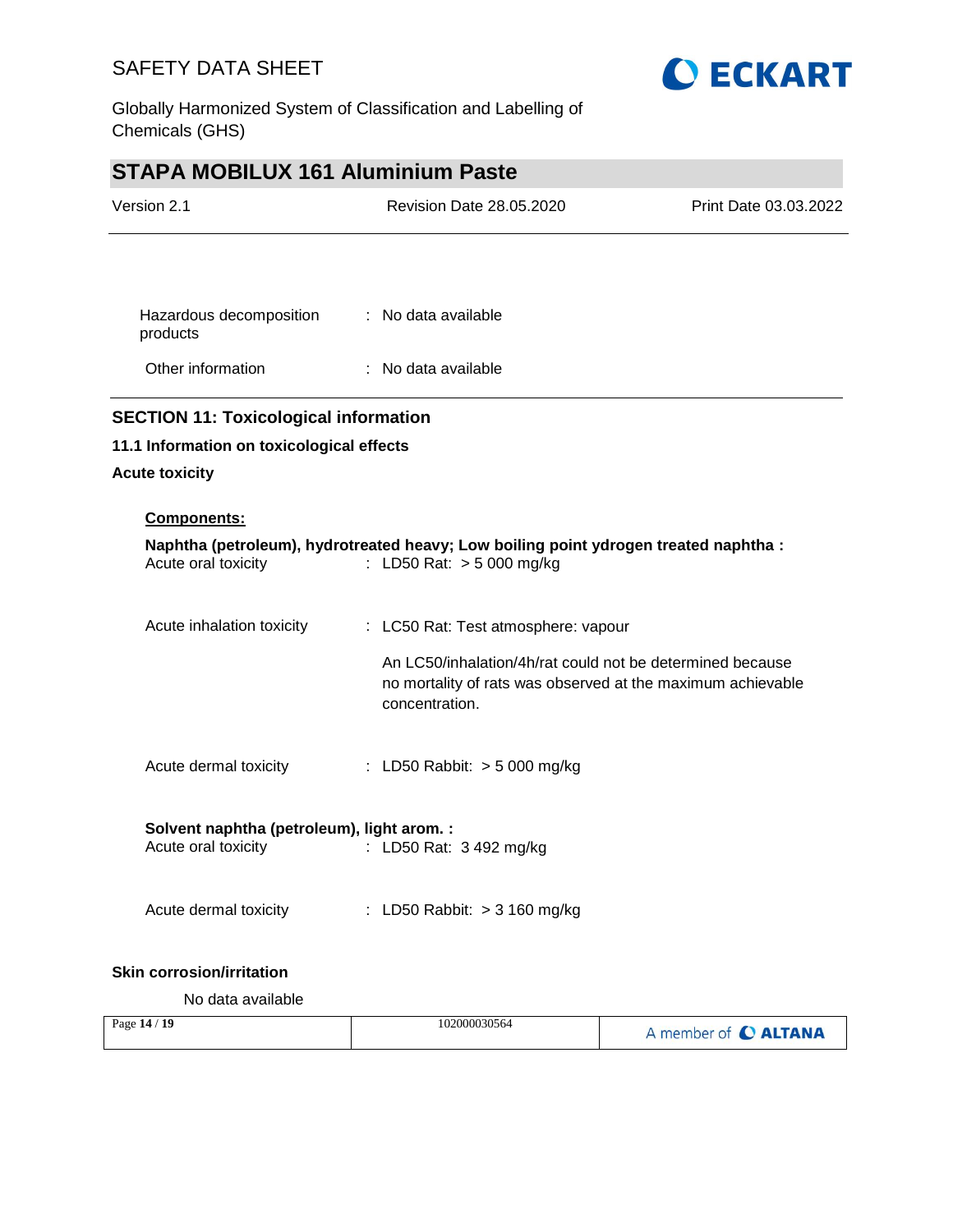

## **STAPA MOBILUX 161 Aluminium Paste**

Version 2.1 Revision Date 28.05.2020 Print Date 03.03.2022

### **Serious eye damage/eye irritation**

No data available

### **Respiratory or skin sensitisation**

No data available

### **Carcinogenicity**

No data available

#### **Toxicity to reproduction/fertility**

No data available

### **Reprod.Tox./Development/Teratogenicity**

No data available

### **STOT - single exposure**

No data available

### **STOT - repeated exposure**

No data available

### **Aspiration toxicity**

No data available

#### **Further information**

#### **Product**

No data available

| Page 15 / 19 | 102000030564 | A member of C ALTANA |
|--------------|--------------|----------------------|
|              |              |                      |

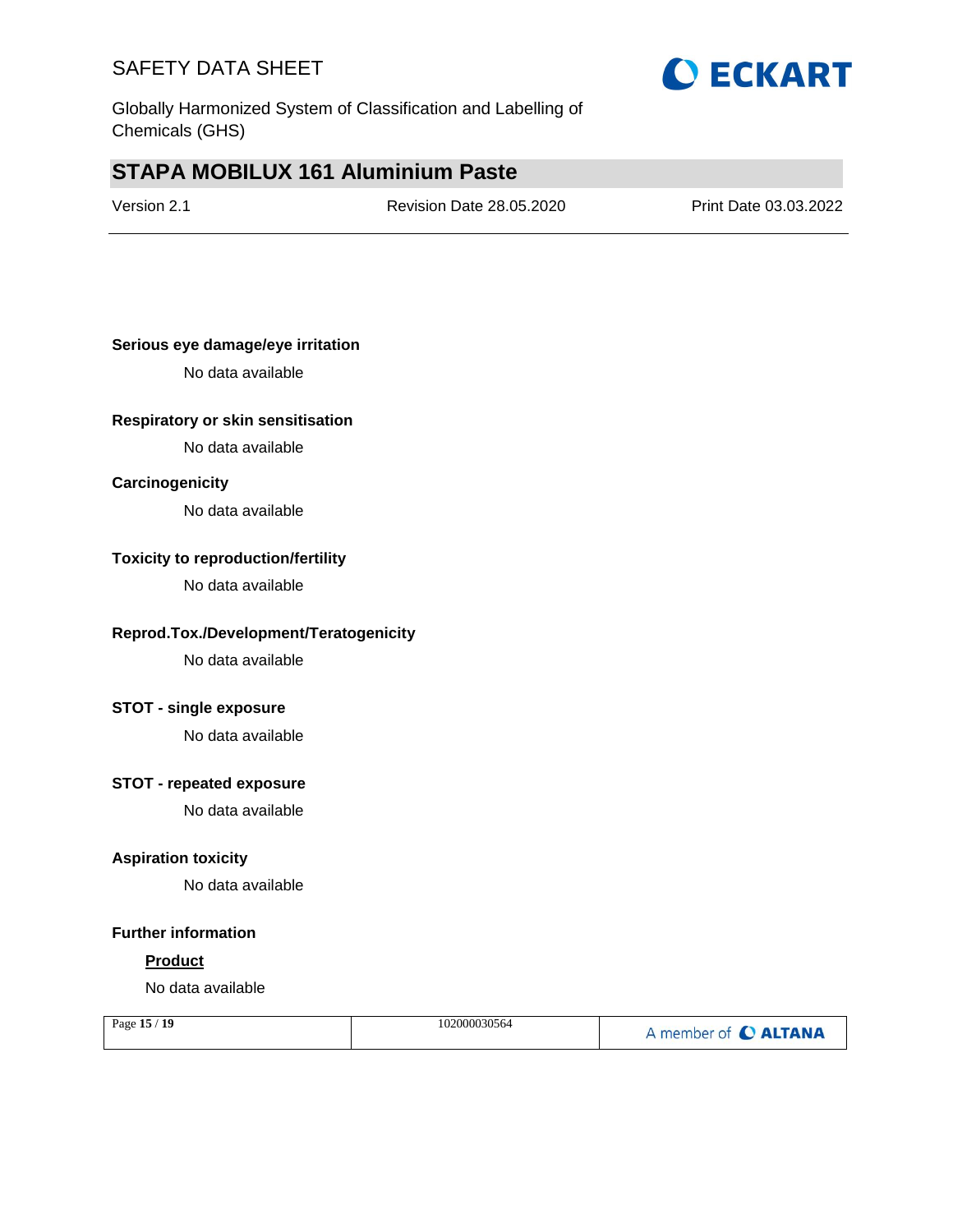

## **STAPA MOBILUX 161 Aluminium Paste**

Version 2.1 Revision Date 28.05.2020 Print Date 03.03.2022

### **SECTION 12: Ecological information**

### **12.1 Toxicity**

**Components: Solvent naphtha (petroleum), light arom. (64742-95-6) : Ecotoxicology Assessment**

Long-term (chronic) aquatic hazard : Toxic to aquatic life with long lasting effects.

### **12.2 Persistence and degradability**

No data available

### **12.3 Bioaccumulative potential**

No data available

### **12.4 Mobility in soil**

No data available

#### **12.5 Results of PBT and vPvB assessment**

No data available

### **12.6 Other adverse effects**

### **Product:**

| Additional ecological<br>information | : An environmental hazard cannot be excluded in the event of<br>unprofessional handling or disposal., Harmful to aquatic life<br>with long lasting effects. |  |
|--------------------------------------|-------------------------------------------------------------------------------------------------------------------------------------------------------------|--|
| 16 / 10 ه                            | 102000030564                                                                                                                                                |  |

| Page $16/19$ | 102000030564 | A member of C ALTANA |
|--------------|--------------|----------------------|
|--------------|--------------|----------------------|

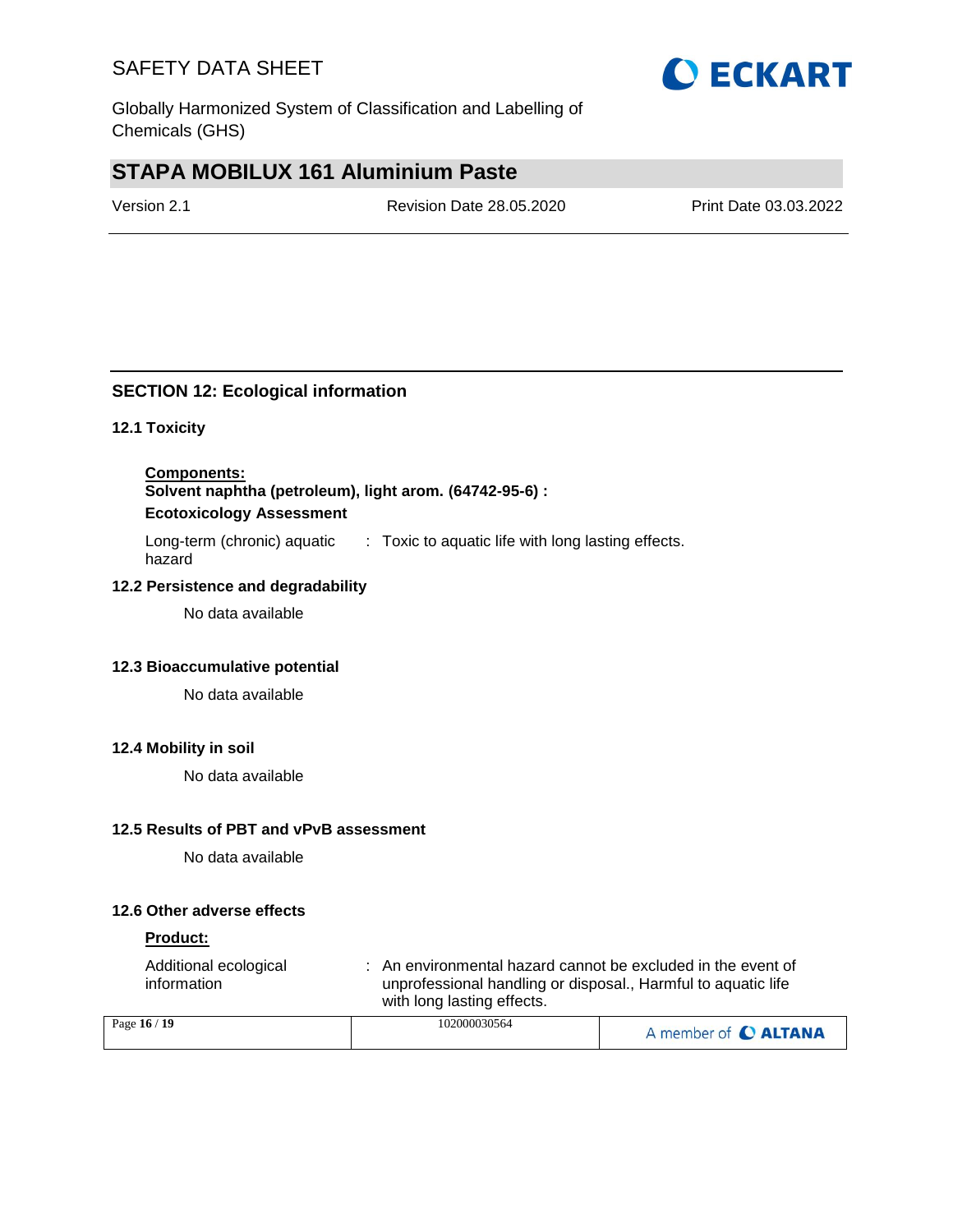Globally Harmonized System of Classification and Labelling of Chemicals (GHS)

## **STAPA MOBILUX 161 Aluminium Paste**

Version 2.1 Revision Date 28.05.2020 Print Date 03.03.2022

### **SECTION 13: Disposal considerations**

### **13.1 Waste treatment methods**

| Product                | : The product should not be allowed to enter drains, water<br>courses or the soil.<br>In accordance with local and national regulations. |
|------------------------|------------------------------------------------------------------------------------------------------------------------------------------|
| Contaminated packaging | : In accordance with local and national regulations.                                                                                     |

### **SECTION 14: Transport information**

- **14.1 UN number**
- **14.2 Proper shipping name 14.3 Transport hazard class**
- **14.4 Packing group**
- **14.5 Environmental hazards**

### **14.6 Special precautions for user**

Not classified as dangerous in the meaning of transport regulations.

### **14.7 Transport in bulk according to Annex II of MARPOL 73/78 and the IBC Code**

No data available

| Page 17 / 19 | 102000030564 | A member of C ALTANA |
|--------------|--------------|----------------------|
|--------------|--------------|----------------------|

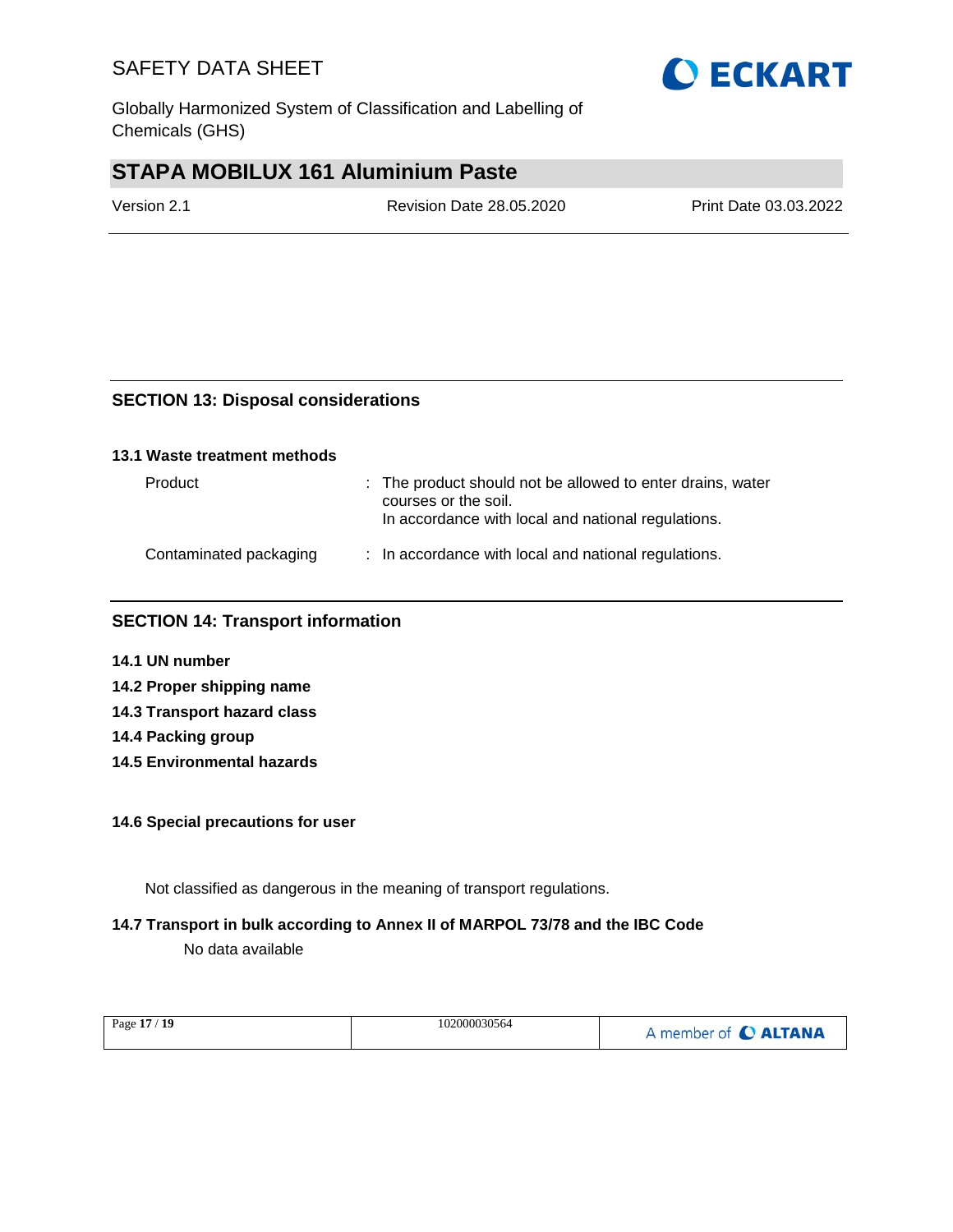Globally Harmonized System of Classification and Labelling of Chemicals (GHS)

# **STAPA MOBILUX 161 Aluminium Paste**

| Version 2.1 | <b>Revision Date 28.05.2020</b> | Print Date 03.03.2022 |
|-------------|---------------------------------|-----------------------|
|             |                                 |                       |

### **SECTION 15: Regulatory information**

### **15.1 Safety, health and environmental regulations/legislation specific for the substance or mixture**

| REACH - Candidate List of Substances of Very High<br>Concern for Authorisation (Article 59). | : Not applicable   |
|----------------------------------------------------------------------------------------------|--------------------|
| Regulation (EC) No 1005/2009 on substances that<br>deplete the ozone layer                   | $:$ Not applicable |
| Regulation (EC) No 850/2004 on persistent organic<br>pollutants                              | $:$ Not applicable |

### **15.2 Chemical safety assessment**

No data available

### **SECTION 16: Other information**

| <b>Full text of H-Statements</b> |                                                      |
|----------------------------------|------------------------------------------------------|
| H <sub>226</sub>                 | : Flammable liquid and vapour.                       |
| H <sub>227</sub>                 | : Combustible liquid.                                |
| H <sub>228</sub>                 | : Flammable solid.                                   |
| H <sub>303</sub>                 | : May be harmful if swallowed.                       |
| H304                             | : May be fatal if swallowed and enters airways.      |
| H313                             | : May be harmful in contact with skin.               |
| H335                             | : May cause respiratory irritation.                  |
| H336                             | : May cause drowsiness or dizziness.                 |
| H411                             | : Toxic to aquatic life with long lasting effects.   |
| H412                             | : Harmful to aquatic life with long lasting effects. |

| Page 18 / 19 | 102000030564 | A member of C ALTANA |
|--------------|--------------|----------------------|
|--------------|--------------|----------------------|